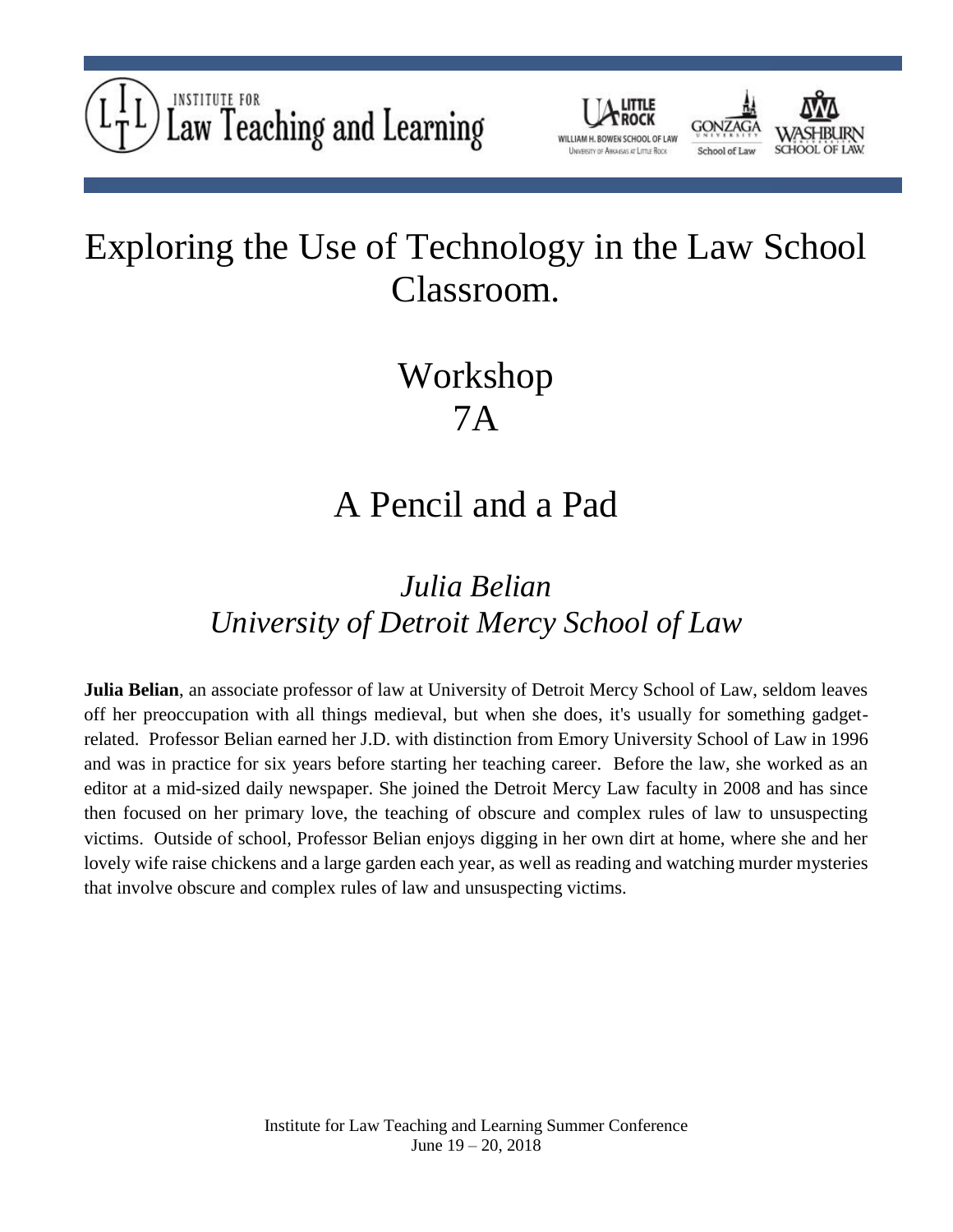





# Workshop 7B

### Metadata: What Is It and How Might It Effect Law Schools

#### *Gregory S. Johnson and Sandra Simpson Pain Hamblen LLP and Gonzaga University School of Law*

**Greg Johnson:** is a Partner at Paine Hamblen LLP and chair of the firm's eDiscovery and Information Governance practice group. He is also an Adjunct Professor at Gonzaga University Law School where he teaches eDiscovery and eEvidence. Greg advises a broad range of clients on eDiscovery and legal technology issues such as the Internet, electronic commerce, computer hardware and software; intellectual property (primarily copyright, trademark and trade secrets) and business law. He has extensive litigation experience and is licensed to practice in the State and Federal Courts of Washington and Idaho, and the U.S. Court of Appeal, Ninth Circuit. Greg consults, writes and lectures on various technology issues and has done so since 1985. He serves on several local Boards, enjoys spending time with family and friends, with sports cars, and sculling a single shell on the Spokane River.

**Professor Sandra Simpson** joined law faculty at Gonzaga University School of Law as an Assistant Professor of Legal Research and Writing in August 2007 and was promoted to Associate Professor in August of 2012. She served as the Associate Dean of Academic Affairs from 2013 – 2017. Professor Simpson joined the Institute for Law Teaching and Learning as a contributing faculty member in the fall of 2008. Professor Simpson took over as the co-director of the Institute in the fall of 2013. As a contributing faculty member and co-director, Professor Simpson has edited a book for Carolina Academic Press, writes for The Law Teacher, organizes and writes for the Institute's teaching blog, organizes and presents at numerous conferences, and participates in training of international law teachers. Professor Simpson also researches, publishes, and speaks in the area of assessment, rubric creation and utilization, and teaching.

> Institute for Law Teaching and Learning Summer Conference June 19 – 20, 2018